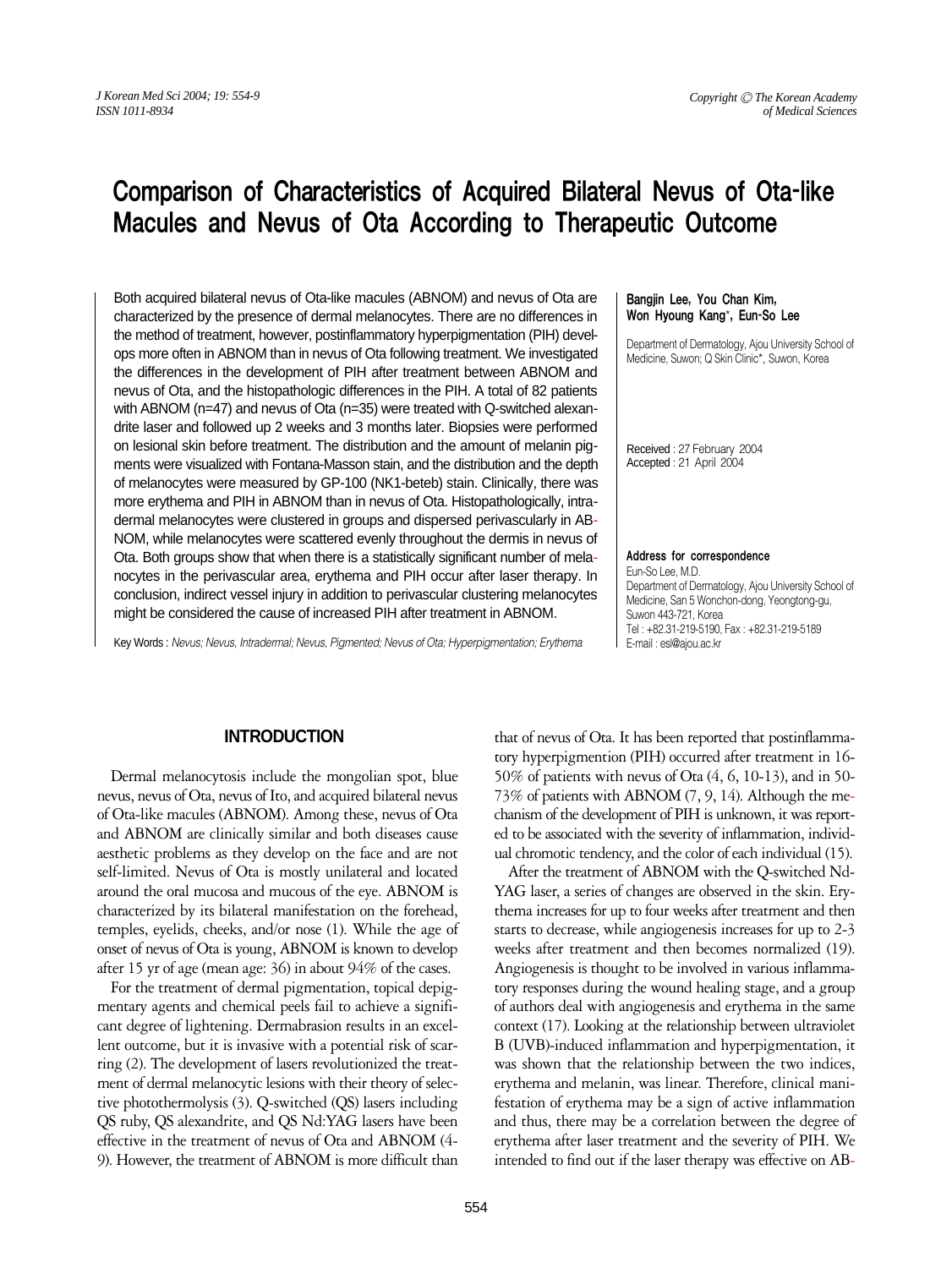NOM and nevus of Ota, and to also see if the difference in histologic findings was related to post-therapeutic PIH by comparing the two histologic findings.

## **MATERIAL AND METHODS**

#### **Patients**

A total of 82 patients who visited Ajou University Medical Center from January 1998 to March 2003, with clinically and histopathologically proven ABNOM  $(n=47)$  and nevus of Ota  $(n=35)$  were adopted for this study. The age of the patients ranged from 4 to 63 yr (mean age; ABNOM=41.5 yr, nevus of Ota=35.5 yr). The mean duration of disease is 8.7 yr for ABNOM and 13 yr for nevus of Ota. Skin phototypes IV  $(ABNOM=10,$  nevus of  $Ota=3$ ) and V  $(ABNOM=37,$  nevus of Ota=32) were represented. The sex ratio (M:F) is 1:46 in ABNOM and 4:31 in nevus of Ota. The patients have no history of previous treatment. We used a Q-switched alexandrite laser specified with 100 nsec pulse length, emitting at 755 nm and with a 3 mm diameter spot-size (Tattoo laser®, Candela Laser Co., Wayland, MA, U.S.A.). The lesional skin was irradiated with fluences of 7.5 J/cm<sup>2</sup>. All 82 patients were followed up at 2 weeks and 3 months after treatment, respectively.

## Histopathology and immunohistochemistry

Histopathologic examination was performed in all of the patients. Tissue specimens were obtained by 2 mm punch biopsies from the lesional skin and the perilesional normal skin before Q-switched alexandrite laser treatment. The specimens were fixed in 4% buffered formaldehyde, embedded in paraffin sectioned, and stained with hematoxylin and eosin for light microscope examination. Melanin pigments were visualized with the Fontana-Masson stain, and melanocytes were detected by the GP-100 (NK1-beteb) stain. The results of the Fontana-Masson stain and GP-100 stain were observed by light microscope. In order to see the differences in distribution of melanocytes in the diseases, the following scoring methods were applied: 0, melanocytes are interspersed only between dermal collagenous fibril; 1, melanocytes are distributed around collagenous fibril and the perivascular region; 2, melanocytes are distributed mainly around the perivascular region. The depth was assessed by measuring from the top of the granular layer of the epidermis to the deepest dermal melanocytes.

#### Image analysis

Thirty specimens (15 specimens of ABNOM, 15 specimens of nevus of Ota) were chosen. The number of melanocytes as well as the amount of melanin pigment per unit area in the epidermis and dermis of both normal and lesional skin were evaluated using pigment image analysis. For the measurement of melanin pigment, the image of pigment in a certain area of the epidermis and dermis was analyzed on Fontana-Masson stain at 100 times magnification. The amount of melanin was then divided by the area, "the amount of melanin per unit area (Melanin Index; MI)''. To measure the number of melanocytes, the number of melanocytes in a certain area of the epidermis and dermis was measured on GP-100 stain at 100 times magnification, and this number was divided by the area (Number of melanocyte/mm<sup>2</sup>, Mel/mm<sup>2</sup>). The differences in



Fig. 1. An example of the image analysis method of the histopathologic findings. Green lines (A, B) indicate the border of the fixed area, (A) red spots indicate melanin pigment in the epidermis and (B) red spots indicate melanin pigment in the dermis.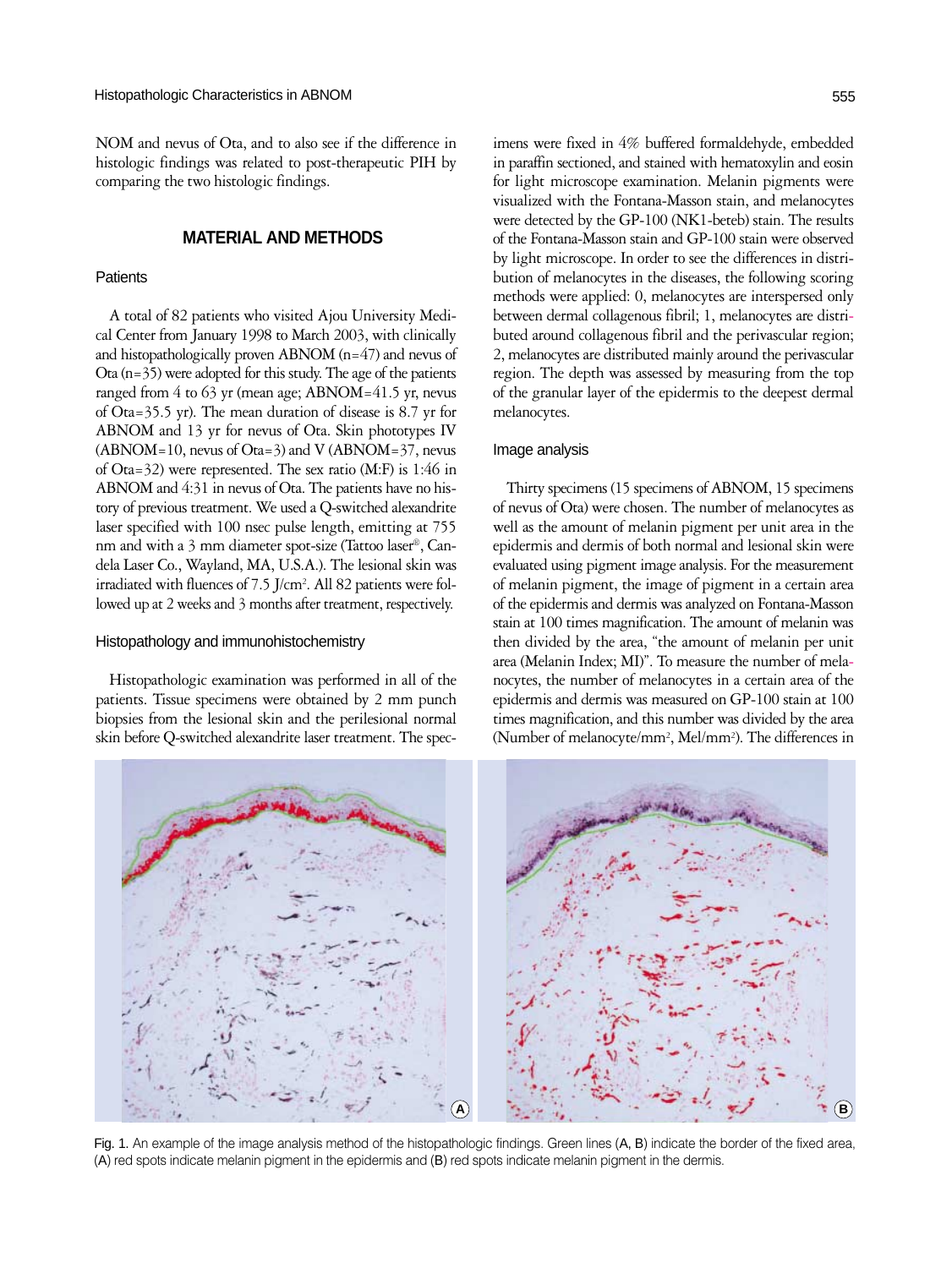the number of melanocytes per unit among each cluster were evaluated (Fig. 1).

## Clinical observations

The responses to laser treatment were objectively assessed by two independent observers using side-by-side comparisons of clinical photographs taken before the first laser treatment and 2 weeks and 3 months after the laser treatment for all of the patients using a Nikon FM camera, ASA 100 negative film, and a standard flash. All the films were processed by the same laboratory. A visual analog scale of both erythema and PIH consisted of three levels. Erythema was scored by the redness in the laser-treated area on the clinical photographs taken before the first laser treatment and those taken after 2 weeks. The erythema was graded as grade 0 (no redness), grade 1 (mild redness), and grade 2 (moderate to severe redness). PIH was scored by the hyperpigmentation on the clinical photographs taken before the first laser treatment and after 3 months. The PIH was graded as grade 0 (no hyperpigmentation), grade 1 (mild hyperpigmentation), and grade 2 (moderate to severe hyperpigmentation).

#### Statistical analysis

Statistical analysis was performed with SPSS (Statistical Package for Social Science, SPSS V10.0 Inc.) software on PC. The data of individual groups were evaluated with the linear regression conducted or paired t test; a *p* value of less than 0.05 indicated a statistically significant value.

# **RESULTS**

#### Histopathologic findings

In ABNOM, there were elongated, slender pigment-bearing cells dispersed in the upper dermis (Fig. 2). Melanocytes were distributed more frequently in the perivascular area (Table 1). However, in nevus of Ota, pigment-bearing cells were numerous and distributed diffusely throughout the upper and lower dermis. There were elongated, slender pigmentbearing cells dispersed in between the collagen fibers of the dermis, and the long axis of pigment-bearing cells were along the collagen fibers (Fig. 3). Melanocytes were diffusely distributed in the dermis rather than in the perivascular area (Table 1).

#### Image analysis

The epidermis was normal and there was no differences in the number of melanocytes or in the degree of melanin pigment between ABNOM and nevus of Ota.

Table 1. The distribution of melanocytes in ABNOM and in nevus of Ota

|              | Between the collagen fiber Mixed | Perivascular |    |
|--------------|----------------------------------|--------------|----|
| ABNOM        | Χ                                | 25           | 14 |
| Nevus of Ota | 19                               | 13           |    |

Correlation coefficient; ABNOM: 0.35 (*p* value=0.046), nevus of Ota: -0.98 (*p* value=0.089 ).



Fig. 2. Light microscopic findings of ABNOM (A) GP-100 stain  $\times$  200, (B) Fontana-Masson stain  $\times$  200. It shows that pigment bearing melanocytes are scattered in the perivascular area in ABNOM. There are elongated pigment-bearing melanocytes scattered in the upper dermis and some dispersed in the perivascular area.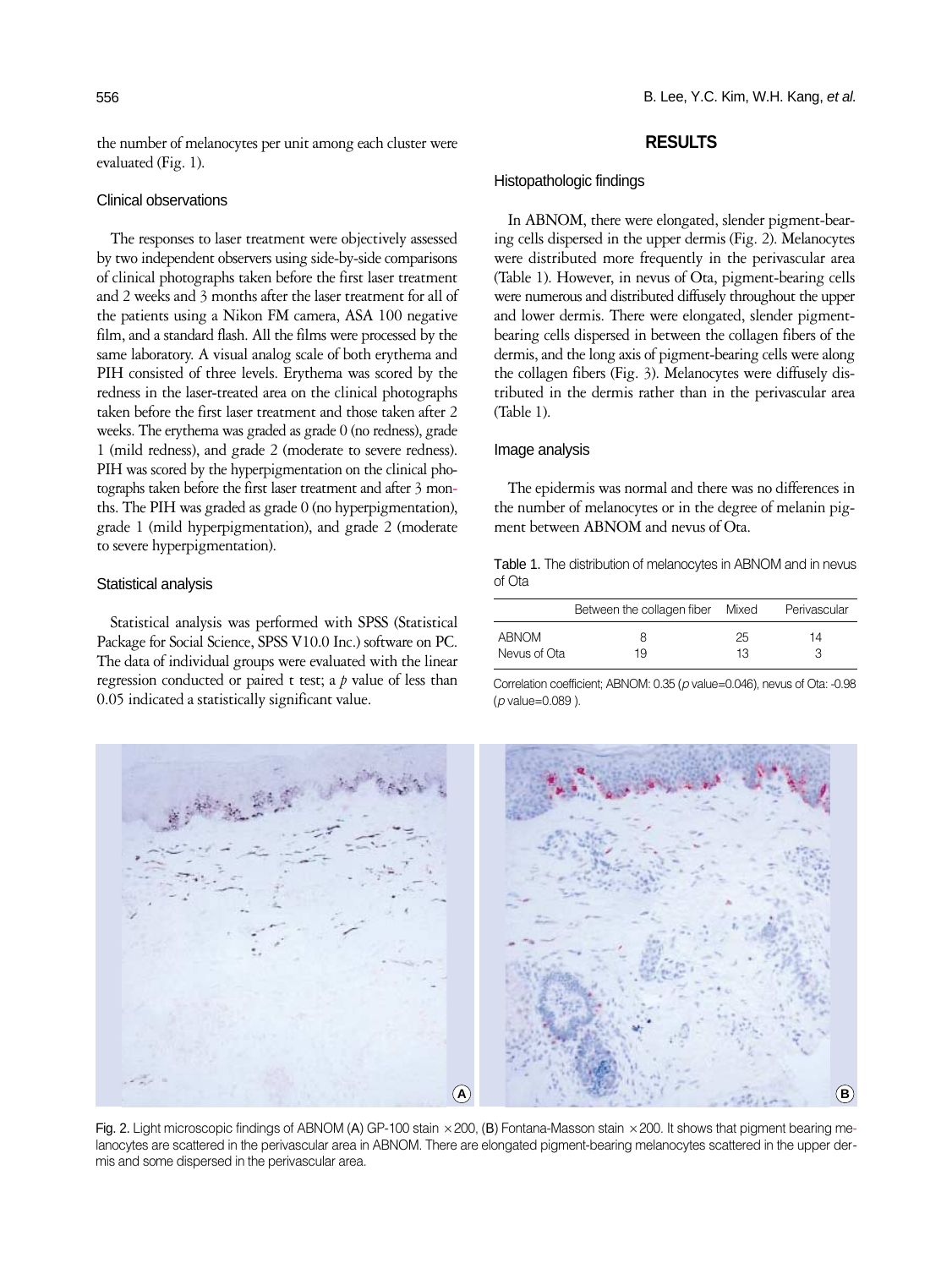

Fig. 3. Light microscopic findings of nevus of Ota. (A) GP-100 stain ×200, (B) Fontana-Masson stain ×200. Melanocytes were numerous and distributed diffusely throughout the upper and lower dermis. There were elongated, slender melanocytes dispersed between the collagen fibers of the dermis, the long axis of the melanocyte was along the collagen fibers.



Fig. 4. Comparison of the number of melanocytes and degree of melanin pigment in ABNOM and nevus of Ota. We compared the number of melanocytes in the dermis of ABNOM with that of nevus of Ota and the number of melanocytes in nevus of Ota is 4.75 times greater than in ABNOM (*p*<0.01). The degree of melanin pigment in the dermis of nevus of Ota is 2.27 times greater than in ABNOM  $(p<0.01)$ .

In the dermis, the number of melanocytes per unit area in nevus of Ota increased up to 4.75 times more than ABNOM. Melanin pigment in nevus of Ota increased up to 2.27 times that of ABNOM (Fig. 4).

## Clinical findings

After treatment, there was erythema in 37 patients (78.72%) with ABNOM and in 26 patients (74.28%) with nevus of Ota. In terms of the degree of erythema, the incidence of mild erythema was 48.6% for ABNOM and 73.1% for nevus of

Table 2. The distribution in the grade of erythema in ABNOM and nevus of Ota after two weeks of QSAL treatment

|              | Grade $0^*$  | Grade 1    | Grade 2    | Total     |
|--------------|--------------|------------|------------|-----------|
| ABNOM        | $10(21.3\%)$ | 18 (38.3%) | 19 (40.4%) | 47 (100%) |
| Nevus of Ota | $9(25.7\%)$  | 19 (54.3%) | 7(20%)     | 35 (100%) |

\*Grade 0, no redness; Grade 1, mild redness; Grade 2, moderate to severe redness.

Table 3. The distribution in the grade of PIH in ABNOM and nevus of Ota after three months of QSAL treatment

|                       | Grade $0^*$              | Grade 1                    | Grade 2                | Total                  |
|-----------------------|--------------------------|----------------------------|------------------------|------------------------|
| ABNOM<br>Nevus of Ota | 17 (36.2%)<br>24 (68.6%) | 15 (31.9%)<br>$11(31.4\%)$ | 15 (31.9%)<br>$0(0\%)$ | 47 (100%)<br>35 (100%) |

\*Grade 0, no hyperpigmentation; Grade 1, mild hyperpigmentation; Grade 2, moderate to severe hyperpigmentation.

Table 4. The correlation of the perivascular distribution of melanocytes in erythema and PIH of both ABNOM and nevus of Ota

|              |          | Correlation coefficient | p value |
|--------------|----------|-------------------------|---------|
| <b>ABNOM</b> | Erythema | 0.466                   | 0.001   |
|              | PIH      | 0.653                   | 0.001   |
| Nevus of Ota | Erythema | 0.464                   | 0.005   |
|              | PIH      | 0.383                   | 0.023   |

Ota, and the incidence of moderate or worse erythema was 51.4% for ABNOM and 26.9% for nevus of Ota (Table 2). There was no significant difference in the incidental rate be-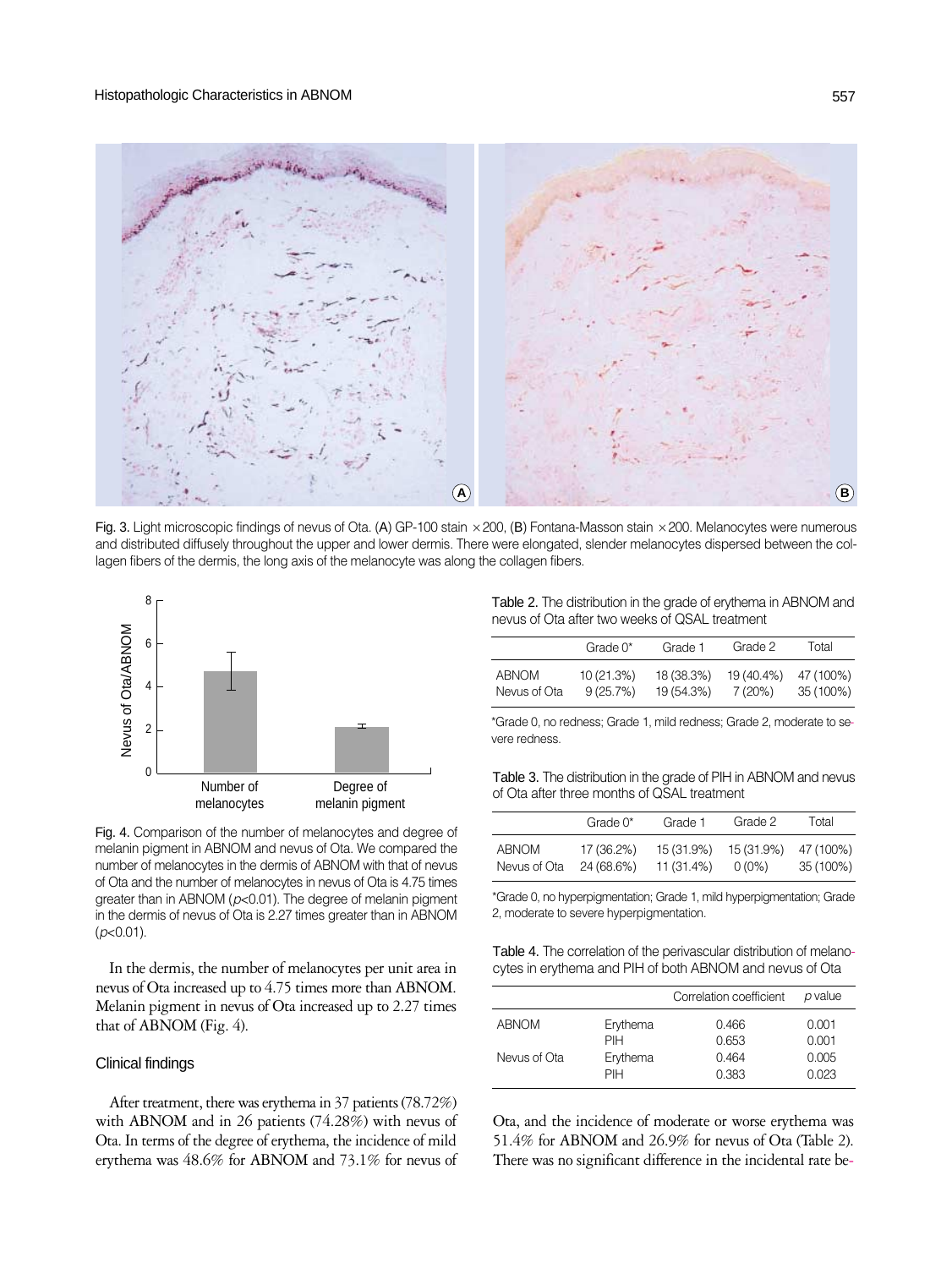tween the two group of disorders, but as far as the grade of erythema is concerned, more intense erythema developed in patients with ABNOM than in patients with nevus of Ota. PIH developed in 30 patients with ABNOM (63.8%) and 11 patients with nevus of Ota (31.4%). The incidence of PIH was significantly higher in ABNOM than in nevus of Ota (*p* value<0.0001). In terms of the degree of pigmentation, 15 out of 30 patients with ABNOM (50%) showed mild pigmentation and 15 (50%) patients showed moderate to severe pigmentation. In contrast, all of the 11 patients with nevus of Ota showed mild pigmentation and none showed moderate to severe grade pigmentation (Table 3). The development of erythema or pigmentation had no statistically significant relationship with the age of onset, duration of disease, or skin type. However, there was a statistically significant relationship between the development of erythema and pigmentation. Erythema and pigmentation show a correlation slope of 0.64 in ABNOM and 0.52 in nevus of Ota, demonstrating that when there is severe erythema, there is severe pigmentation. The slope difference between the two disorders show that for a similar level of erythema, ABNOM appears to have a more severe pigmentation outcome than that of nevus of Ota. Both group of diseases show that when there is statistically significant number of melanocytes in the perivascular area, erythema and PIH occur immensely after laser therapy (Table 4).

#### **DISCUSSION**

PIH is a frequently encountered problem and represents the sequelae of various cutaneous disorders and therapeutic interventions including laser treatment. QS laser systems such as QS ruby (4), QS alexandrite, and QS Nd:YAG (5, 6) can now be used to completely clear dermal melanocytic lesions including ABNOM and nevus of Ota. However, such laser therapy can induce PIH. Clinically, while the patients with the nevus of Ota were comparatively satisfied with the therapy, ABNOM patients were less satisfied because the hyperpigmentation led to more cosmetic problems than had existed before the therapy. Several causes for the increased prevalence of PIH in ABNOM after laser treatment are considered. First, though the exact etiology of ABNOM is yet to be found, several hypotheses have been postulated to explain the pathogenesis. It may be attributed to the dropping off of epidermal melanocytes, or to the manifestation of latent dermal melanocytosis in some areas of the face, that are triggered by extrinsic stimulants such as hormones, sunlight, trauma, etc (1). But melanocytes of nevus of Ota are of neuroectodermal origin. During the early phases of embryonic life the cutis contains numerous melanocytes, that gradually diminish (in number or melanogenic activity or both) during fetal life. A plausible explanation for the occurrence of nevus of Ota is that it develops due to the failure of dermal melanocytes. In ABNOM, melanocytes develop due to extrinsic stimulants such as hormone, UV light, trauma, laser therapy, and the stimuli may induce even more pigmentation after the inflammatory reaction. However, such differences in pathogenesis alone do not explain well the differences in PIH that occur after laser therapy. Therefore, the differences in histopathologic findings were evaluated in this study.

Second, in the treatment of QSAL, melanin acts as a chromophore, therefore melanin in the epidermis allows laser to be selectively absorbed so that the epidermal tissue becomes vacuolized due to the heat. The melanocytes and melanin pigment of the vacuolated epidermis are dropped into the dermis, and are presumed to induce PIH. When there is a lot of epidermal melanin, heat has an effect mainly on the epidermis. Therefore, when there exists an abundance of melanin in the epidermis, PIH after laser is apt to occur more commonly (19). To see if this mechanism shows a big difference between the two diseases, epidermal melanocytes and melanin pigment were measured. However, there was no difference in the number of melanocytes and in the degree of melanin pigment between the diseases. Hence, the differences in the epidermis between ABNOM and nevus of Ota seem to have no relationship with PIH after laser treatment. This is probably because the laser wavelength does not have a significant effect on the epidermis but does on the dermis. Also, clinically the skin phototype did not affect the PIH. The reason why skin phototype was of no concern was because most of the patients' skin phototypes were limited to IV or V, thus showing a similar tendency.

Last, melanocytes were located in the superficial dermis in ABNOM rather than in nevus of Ota. In ABNOM, elongated, slender pigment-bearing cells were distributed more frequently in the perivascular area. Nevus of Ota had pigment-bearing melanocytes in between collagen fibers throughout the dermal layer evenly distributed. Melanin-laden dermal cells function as chromophores, therefore the postulated mechanism of injury to melanized cells is a photothermal and photoacoustic effect that results in shock waves or cavitation and resulting in secondary alteration in cellular organelles. Therefore, the energy exposure may directly stimulate melanocytes and indirectly cause vascular injury due to pressure waves generated by the interaction of the laser with melanin-laden dermal cells near blood vessels. Indirect vascular injury induces an inflammatory response, releasing proinflammatory cytokines such as interleukin-1, TNF- $\alpha$  etc. (16). These chemical mediators are capable of altering the pigmentary and the inflammatory responses simultaneously. Takiwaki H et al. (17) investigated the relationship between UVB-induced erythema and subsequent pigmentation quantitatively. The relationship between the two indices was linear in each subject, and the correlation coefficient was 0.83 when evaluated using the data. Both erythema and hyperpigmentation were suppressed significantly in a parallel manner by corticosteroids and indomethacin applied topically immediately after UVB irradia